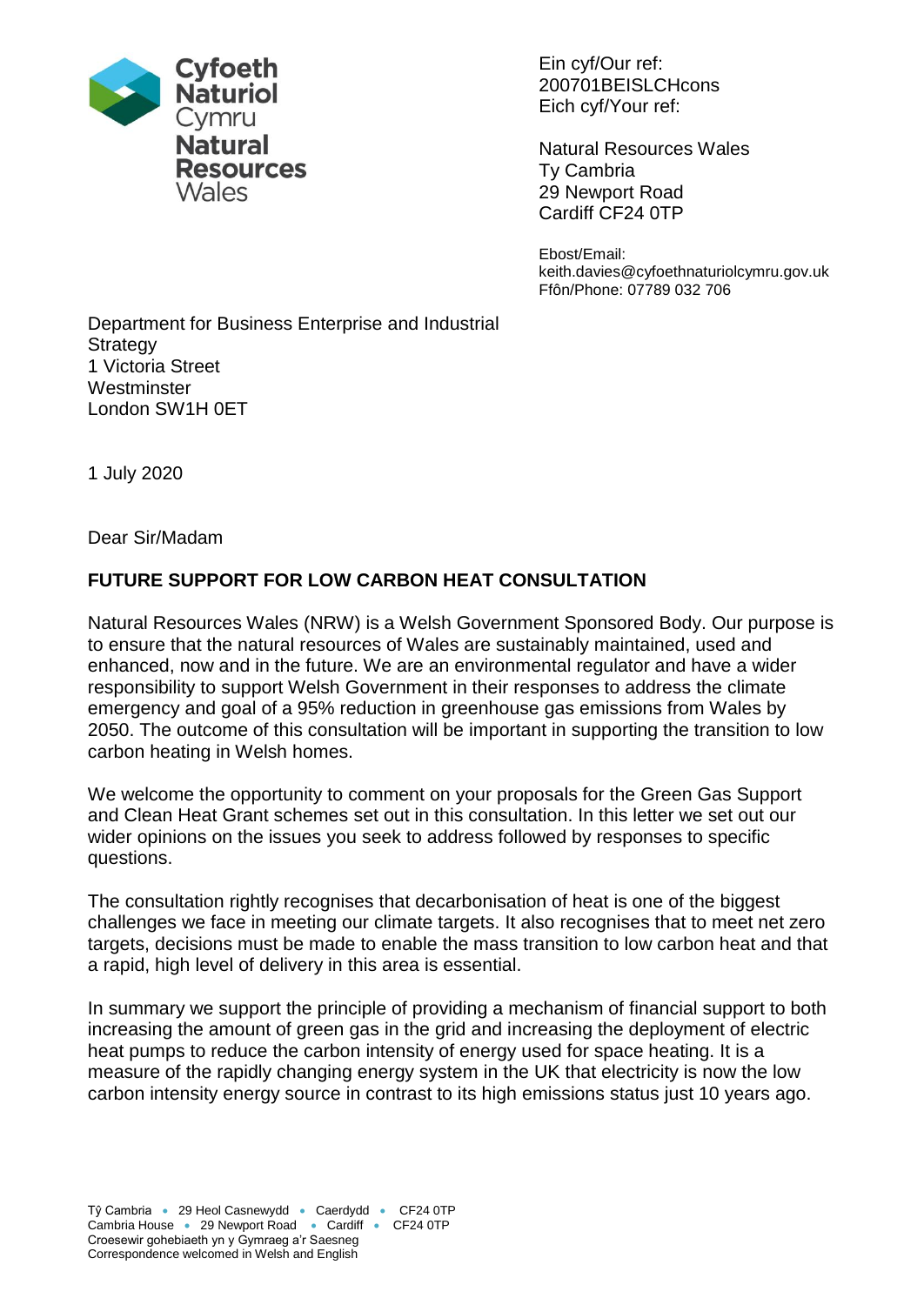We note the short duration for which the support schemes are open – four and two years for Green Gas and Clean Heat respectively – and their intended role in promoting uptake and developing supply chains in advance of a longer-term policy pathway based on regulations. We agree that a regulations-based approach is necessary to give clarity for, and to steer, a market-based transition to low carbon heating but stress the urgency with which this long-term pathway must be developed. The regulations-based approach must fairly price carbon into energy sources for heat giving a better balance between gas and electricity in particular [\(https://es.catapult.org.uk/reports/rethinking-decarbonisation](https://es.catapult.org.uk/reports/rethinking-decarbonisation-incentives-future-carbon-policy-for-clean-growth/)[incentives-future-carbon-policy-for-clean-growth/\)](https://es.catapult.org.uk/reports/rethinking-decarbonisation-incentives-future-carbon-policy-for-clean-growth/) . The technologies necessary for us to achieve this transition are already available. The short time periods may, however, preclude any community-based schemes from making use of the support mechanism as such schemes usually require a longer development period to account for more complex organisational administration.

The low level of ambition shown in the consultation is of concern to us and it is not clear how it has been informed. The consultation impact assessment shows that the central scenario for deployment level of heat pumps and biomass units is just 25,000 over two years. Given the scale and urgency of the challenge being faced to reduce domestic emissions these figures seem to lack ambition when compared to the 1.4 million homes in Wales alone.

Whilst this consultation details the proposed support mechanisms for low carbon heating, we wish to emphasise that low carbon heating must not be addressed in isolation and must be accompanied by rapid and significant improvements in the energy efficiency of our buildings. You will be aware of the ample evidence available that clearly demonstrates the carbon reduction benefits of home efficiency improvements and that significant improvements can be achieved with basic measures such as home insulation. We note the growing numbers of organisations, respected experts and business leaders asking the UK Government to provide immediate financial support to this sector as part of a post-Covid green recovery.

The challenge to decarbonise heat has been made greater following the UK Government decision in 2016 to remove the Zero Carbon Homes standard for new build that has led to an estimated cost to householders of £1 billion in extra energy bills and unnecessary combustion of 21 TW/h of fossil fuel gas [\(https://ca1-](https://ca1-eci.edcdn.com/reports/ECIU_Zero_Carbon_Homes_Final.pdf)

[eci.edcdn.com/reports/ECIU\\_Zero\\_Carbon\\_Homes\\_Final.pdf\)](https://ca1-eci.edcdn.com/reports/ECIU_Zero_Carbon_Homes_Final.pdf). It is therefore essential that new building regulation standards are urgently introduced across the UK requiring high levels of energy efficiency. We look forward to the publication of the Heat and Buildings strategy later this year and hope that immediate actions proposed to reduce emissions from buildings reflect the current scale and urgency with which change must take place to meet net zero goals.

### **Responses to specific questions.**

**Q9 What are your views on increasing the minimum percentage of waste feedstocks above 50% now or in the future? What could be a suitable new threshold?**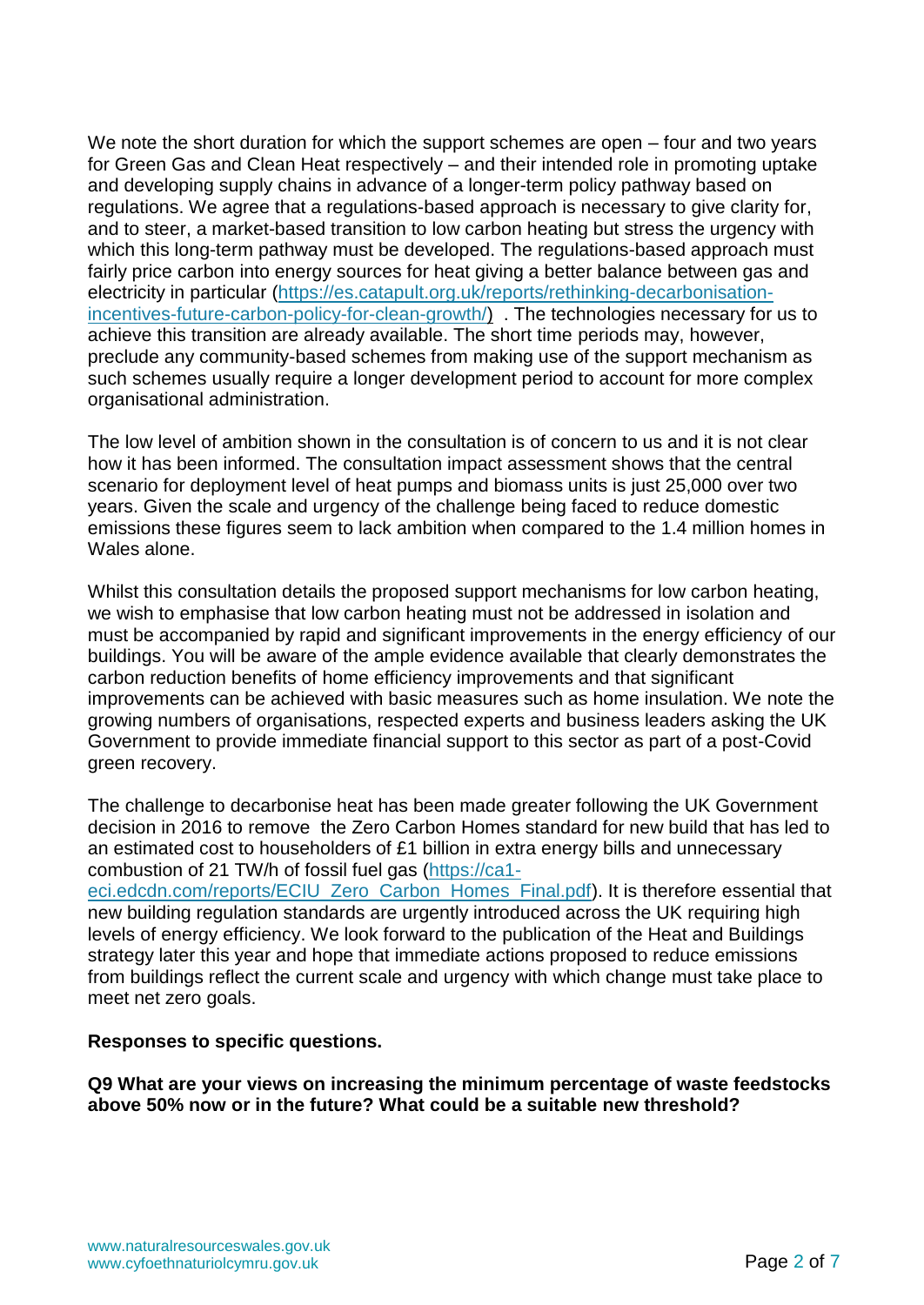We favour increased use of waste feedstocks rather than expansion of production of energy crops. Maize is mainly grown for livestock feed but is increasingly grown as a feedstock for anaerobic digestion. The land area planted with it has expanded in Wales in recent years although there are no figures separating the two uses. Maize-growing generally has a negative environmental impact with risks of reduced soil carbon, low biodiversity and increased run-off, sediment and nutrient loss. (*Impacts of bioenergy maize cultivation on agricultural land rental prices and the environment* Defra 2016).

Although we wish to see increased use of waste feedstock and recognise this is a current and expanding waste stream, we also want to emphasise that Governments, industry, retail and householders should be putting measures in place to reduce the amount of food waste in the waste stream as a priority rather than becoming reliant on biomethane gas production to deal with the problem. Reducing food waste would have far greater carbon reduction and wider environmental benefits. Welsh Government has set out their ambition to eradicate avoidable food waste to minimise waste and maximise resource efficiency in their recent consultation on the circular economy

[\(https://gov.wales/sites/default/files/consultations/2020-03/consultation-circular-economy](https://gov.wales/sites/default/files/consultations/2020-03/consultation-circular-economy-strategy_1.pdf)strategy 1.pdf).

It is also important to be consider potentially competing regulatory issues of increased production of organic feedstock from farms against restrictions on movement for biosecurity reasons.

### **Q10. In light of recent amendments to the Renewable Energy Directive II, do you have any views on whether the UK should look to take into account similar changes for the Green Gas Support Scheme?**

The UK should take into account similar changes for the Green Gas Support Scheme. In general, the Directive is certainly a positive step towards the large-scale take up of renewable gas in the next decade. It will facilitate the access of biomethane to the natural gas grid and extend guarantees of origin from renewable electricity to renewable gas.

In our previous response to the BEIS consultation on Contracts for Difference we stated that in principle we are supportive of the use of biomass for energy generation/recovery. However, the sustainability of biomass energy conversion is a complex issue, dependent on the entire energy chain, from natural resources to energy conversion technologies, from pollution and end use, to demand. The ratio of energy returns on the energy invested for biomass is also critical and requires better understanding of its implications on the economy and society. Biomass for energy has major implications on water, land, and nutrient systems. Strategic modelling of the energy and environmental impacts of AD development in the UK should be carried out to assess true sustainability and how it can contribute to the energy transition. If there is careful calculation and monitoring of the supply chain of resources and the conversion of energy, then we support the role for biomass in the energy transition.

# **Q12. What measures and technologies exist for reducing ammonia emissions from digestate and what are the barriers to their widespread deployment?**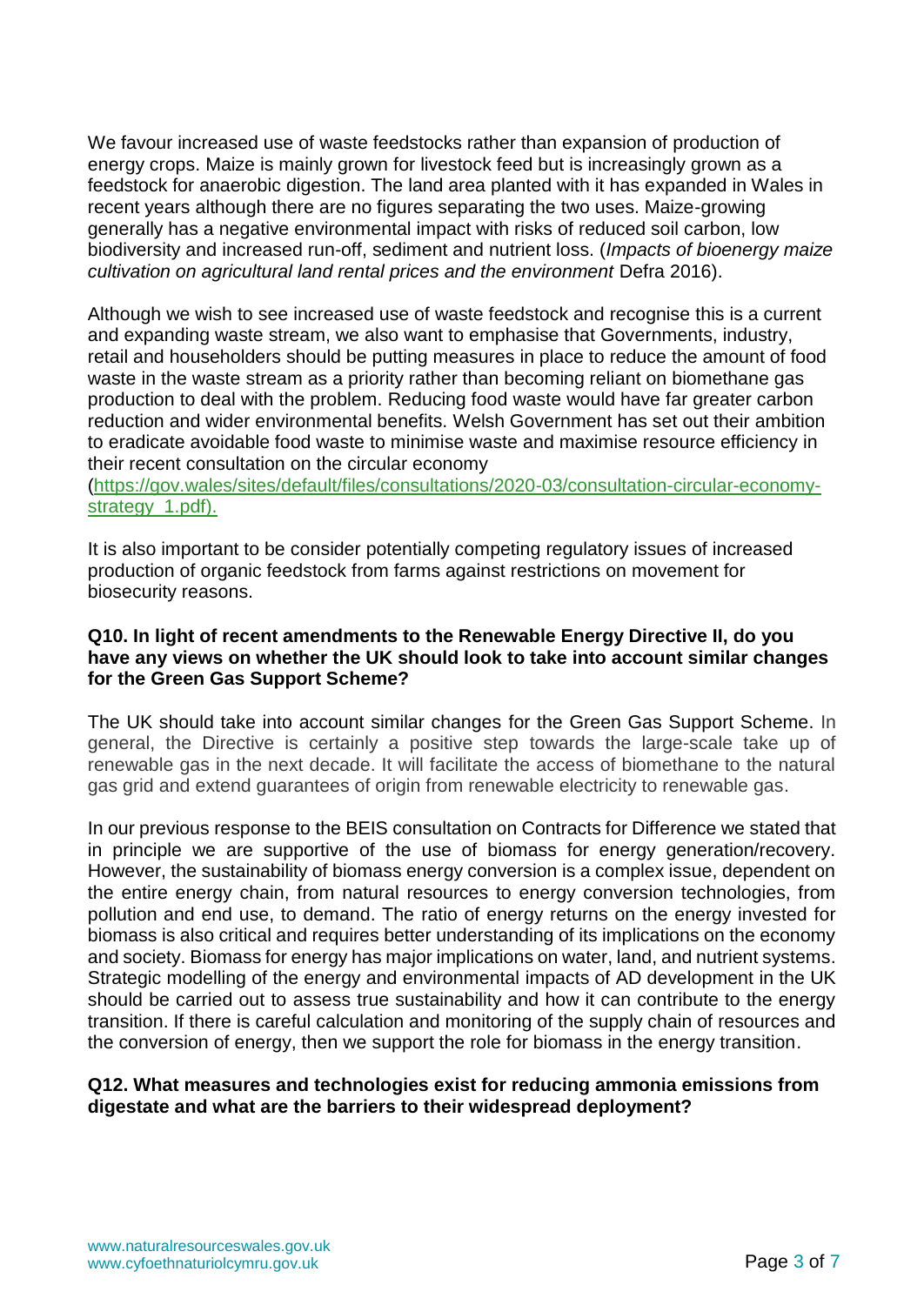We are aware of the process to generate biosynthetic natural gas (BioSNG) from organic and residual waste and would anticipate this process as a being a potential end user for digestate or indeed a primary user of food and biomass waste.We are not able to comment though on barriers to its widespread deployment.

[https://cadentgas.com/nggdwsdev/media/Downloads/Future%20of%20gas/The-future-of](https://cadentgas.com/nggdwsdev/media/Downloads/Future%20of%20gas/The-future-of-gas-Feb-16.pdf)[gas-Feb-16.pdf](https://cadentgas.com/nggdwsdev/media/Downloads/Future%20of%20gas/The-future-of-gas-Feb-16.pdf)

### **Q13. What are the reasons for the lack of commercial demand for digestate and how can the market for digestate be strengthened?**

Whilst we are not best placed to advise on evolving technologies for digestate disposal or barriers to commercial demand for it, we do wish to reiterate the potential risk to the environment from digestate if not appropriately managed in terms of both ammonia emissions and diffuse pollution. It is important to find ways of turning digestate from a waste product into a resource. Development of commercial products from digestate, such as low carbon fertiliser that can be easily stored and transported with low risk to the environment, is central to the successful longer-term expansion of AD technology.

### **Q18. What are the main barriers to the deployment of biomethane plants and what potential solutions could overcome these?**

Environmental permitting can be portrayed by developers as a barrier to deployment of these plants. We wish stress the importance of having strong regulation in place to protect the environment, local communities and operators themselves and ensure safe and responsible operation. We also suggest that a strategic approach to AD development be considered taking account of proximity to grid connections and waste feedstock sources, environmental protection and facilities to process or dispose of digestate.

# **Q22. Do you agree with targeting support at domestic and non-domestic installations with a capacity up to and including 45kW?**

Yes – we think this capacity will effectively target most domestic installations.

### **Q23 Do you agree that support for building technologies should change from a tariff to a grant?**

Yes – our experience is that access to capital for renewable energy/low carbon schemes can be a major barrier to scheme installation. High capital costs may deter home owners from adopting low carbon heating technologies as there is currently no incentive in terms of current operating costs, particularly for gas, to move to low carbon and more efficient heating systems.

### **Q24 Do you agree with our proposal to offer a technology neutral grant?**

Yes – this will be simple to administer and provide clarity for home owners, installers and manufacturers.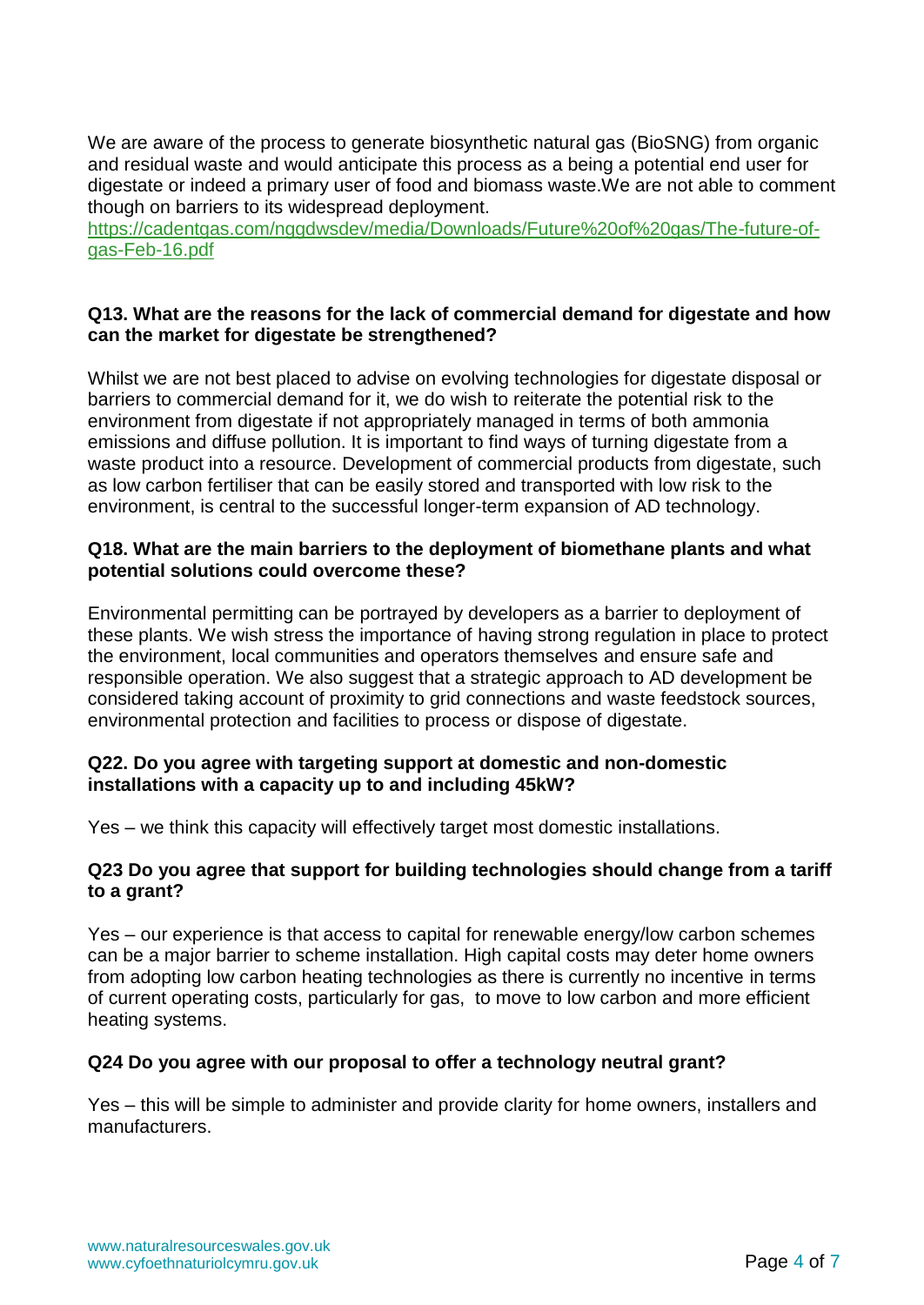# **Q26 Do you agree with the recommendation for a flat rate grant?**

Yes – this again will be simple to administer and provide clarity for home owners, installers and manufacturers.

# **Q28 Please provide any relevant views to help inform development of delivery mechanisms (Clean Heat Grant)**

This consultation includes proposals to support water source and ground source heat pump technology. Some open loop system designs may require an abstraction licence for water taken from either surface or ground water sources where the abstraction is greater than 20 m<sup>3</sup>/day). Some closed loop water source installations may still require licensing if it involves diversion or abstraction of flow out of a stream or river to supply flow to an offline collector. Flood Risk Activity Permits or Ordinary Watercourse Consents may also be required for bankside or in channel works. A Groundwater Investigation Consent may also be required. We note that the Clean Heat grant is only open for a two-year period. The determination process for abstraction licences has maximum statutory timescales of up to four months. An Environmental Permit may be required for discharge to a surface water or ground source. The delivery mechanism should therefore consider the potential cost and time implications of securing these environmental consents. Permit requirements would be assessed on a case by case basis. We would be happy to discuss permit requirements with BEIS in more detail if further information is required.

With heat pumps as the preferred technology for decarbonising domestic space heating, longer term consideration should be given to managing the spatial distribution of ground source units where separate schemes in close proximity can lead to thermal interference with subsequent influence on system effectiveness.In the longer term it might be advisable for a spatial approach to GSHP deployment to be developed in key urban areas.

### **Q31 Do you agree with the proposed air quality requirements set out above?**

We agree with the proposed air quality requirements for biomass as set out in this consultation. Whilst there is significant uncertainty around the exact contribution, domestic burning of solid fuels is now understood to be the largest single contributing source of the UK's levels of PM2.5. The contribution of domestic wood- burning to PM2.5 concentrations can also be significant especially in urban areas where cleaner fuels (natural gas) are readily available and therefore the use of biomass should not be incentivised. The Clean Air Plan for Wales has ambition to reduce, and in time eradicate, all emissions from domestic sources including through burning of solid fuels. It is however recognised that a proportion of people in Wales do rely on solid fuels as a primary means to heat their home where there are no alternatives available. Welsh Government are also considering the impacts, risks and potential benefits of different interventions including prohibiting the sale and use of the most polluting solid fuels (which current evidence suggests is wet wood and traditional house coal), legislating to ensure only the most efficient appliances are available and regulating to ensure appliances are regularly maintained by a qualified professional. This aligns well with proposals set out in this consultation.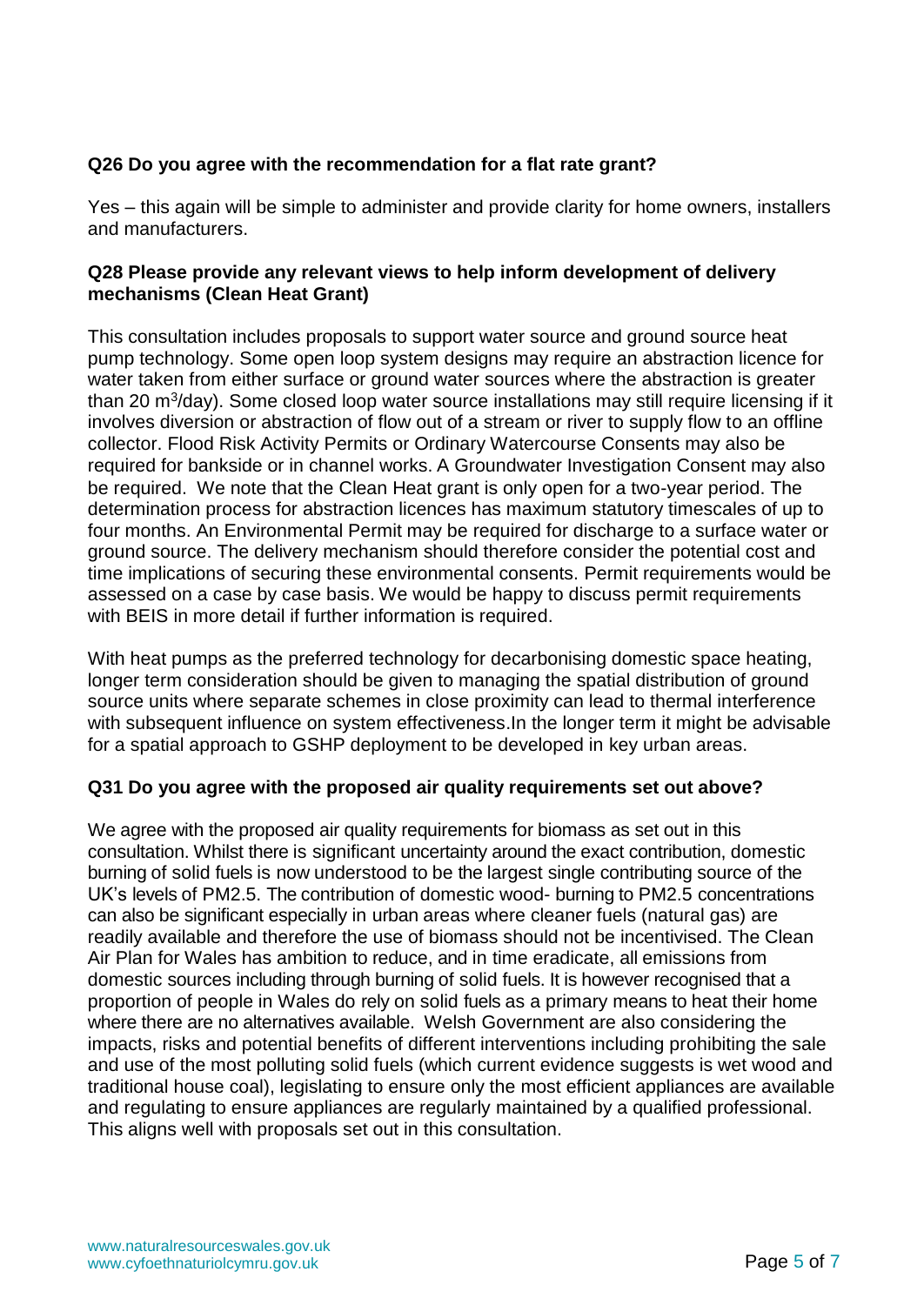### **Q32 Do you have any comments on how best to ensure ongoing compliance with fuel sustainability and quality requirements following the redemption of a grant?**

We believe that use of the existing Biomass Suppliers List (BSL) list remains appropriate. The support for biomass units proposed through this scheme will be for high efficiency systems so that they are clean burning and as such will require high quality fuels. This approach will work well for pellet fuels that can be bought from a limited number of suppliers/distributors. This is likely to make regulation of pellet fuel quality and sustainability easier. It will be harder to regulate the quality and sustainability of fuels from chip and log suppliers, many of whom who may be more informal but more widely distributed in rural areas where impact on air quality may be less. Welsh Government is currently considering interventions such as prohibiting sales of polluting wood fuels under their Clean Air Plan.

# **Q38 Do you agree with not supporting process heating under the Clean Heat Grant?**

Yes – we think the scheme should remain targeted to domestic low carbon space heating and any associated hot water heating.

### **Q40 Do you agree with not supporting solar thermal systems under the Clean Heat Grant?**

Yes as we believe this is an established technology with mature supply chains. We wish to point out however that solar thermal deployment has the potential to play an important role in decarbonisation of our homes and future support for the technology must be considered whether directly through financial support or indirectly through full and balanced carbon pricing of fuels.

### **Q42 What improvements could be made to the proposed approach for tackling noncompliance for participants under the Green Gas Scheme?**

We wish to re-iterate the need for applicants to demonstrate that all necessary environmental permits have been secured prior to installation construction and that measures are in place to ensure that schemes must operate in full compliance with permits to be eligible to receive support payments.

### **Q44 What would be the most important features of an audit regime to minimise the risk of non-compliance?**

Similar to the Green Gas support scheme we wish to re-iterate the need to ensure that all installations eligible for support have the necessary environmental permits in place before they are commissioned – these relate specifically to the requirements for open loop water source and ground source heat pump installations in the context of the Clean Heat scheme.